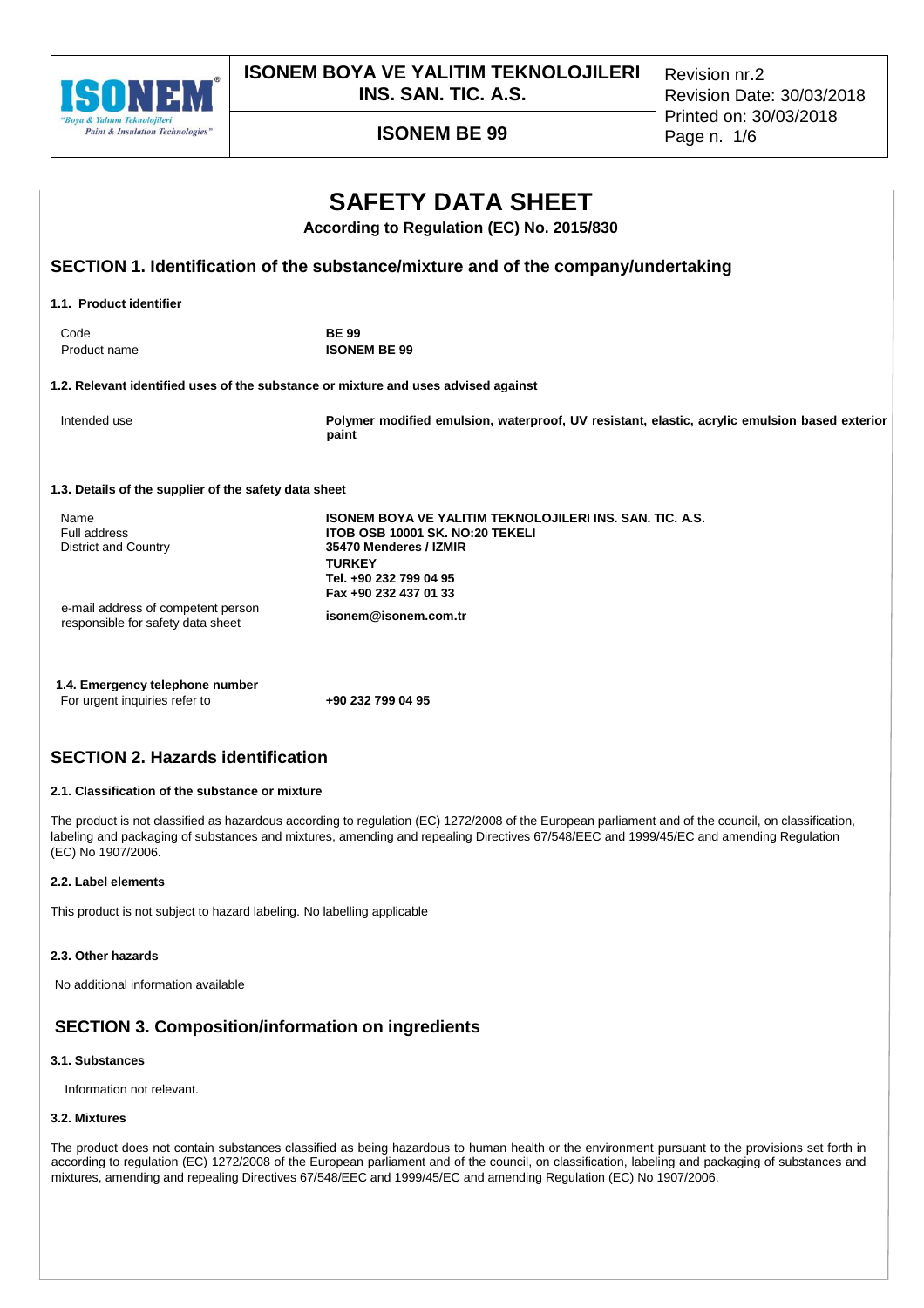

# **ISONEM BE 99** Page n. 2/6

## **SECTION 4. First aid measures**

#### **4.1. Description of first aid measures**

EYES: Wash immediately with plenty of water for at least 15 minutes and seek medical advice at once.

SKIN: Immediately take off all contaminated clothing and have a shower. Seek medical advice.

INGESTION: Have the patient drink water as much as possible and seek medical advice immediately. Do not induce vomiting before consulting a doctor.

INHALATION: Immediately seek medical advice. In the meantime, remove the patient to open air, far from the contaminated premises; if respiration stops or is difficult, give an artificial respiration adopting the proper measure for the helper.

#### **4.2. Most important symptoms and effects, both acute and delayed**

For symptoms and effects caused by contained substances see chap. 11.

## **4.3. Indication of any immediate medical attention and special treatment needed**

Follow doctor's orders.

## **SECTION 5. Firefighting measures**

#### **5.1. Extinguishing media**

SUITABLE EXTINGUISHING MEDIA The extinction equipment should be of the conventional kind: carbon dioxide, foam, powder and nebulised water.

EXTINGUISHING MEDIA WHICH SHALL NOT BE USED FOR SAFETY REASONS None in particular.

### **5.2. Special hazards arising from the substance or mixture**

HAZARDS CAUSED BY EXPOSURE IN THE EVENT OF FIRE Do not breathe combustion products (carbon oxide, toxic pyrolysis products, etc.).

#### **5.3. Advice for firefighters**

#### GENERAL INFORMATION

Use jets of water to cool the containers to prevent product decomposition and the development of substances potentially hazardous for health. Always wear full fire prevention gear. Collect extinguishing water to prevent it from draining into the sewer system. Dispose of contaminated water used for extinction and the remains of the fire according to applicable regulations. SPECIAL PROTECTIVE EQUIPMENT FOR FIRE-FIGHTERS

Hardhat with visor, fireproof clothing (fireproof jacket and trousers with straps around arms, legs and waist), work gloves (fireproof, cut proof and dielectric), a depressurized mask with facemask covering the whole of the operator`s face or a self-respirator (self-protector) in the event of large quantities of fume.

## **SECTION 6. Accidental release measures**

#### **6.1. Personal precautions, protective equipment and emergency procedures**

Use breathing equipment if fumes or powders are released into the air.

#### **6.2. Environmental precautions**

The product must not penetrate the sewers, surface water, ground water and neighbouring areas.

#### **6.3. Methods and material for containment and cleaning up**

Confine using earth or inert material. Collect as much material as possible and eliminate the rest using jets of water. Contaminated material should be disposed of in compliance with the provisions set forth in point 13.

## **6.4. Reference to other sections**

Any information on personal protection and disposal is given in sections 8 and 13.

## **SECTION 7. Handling and storage**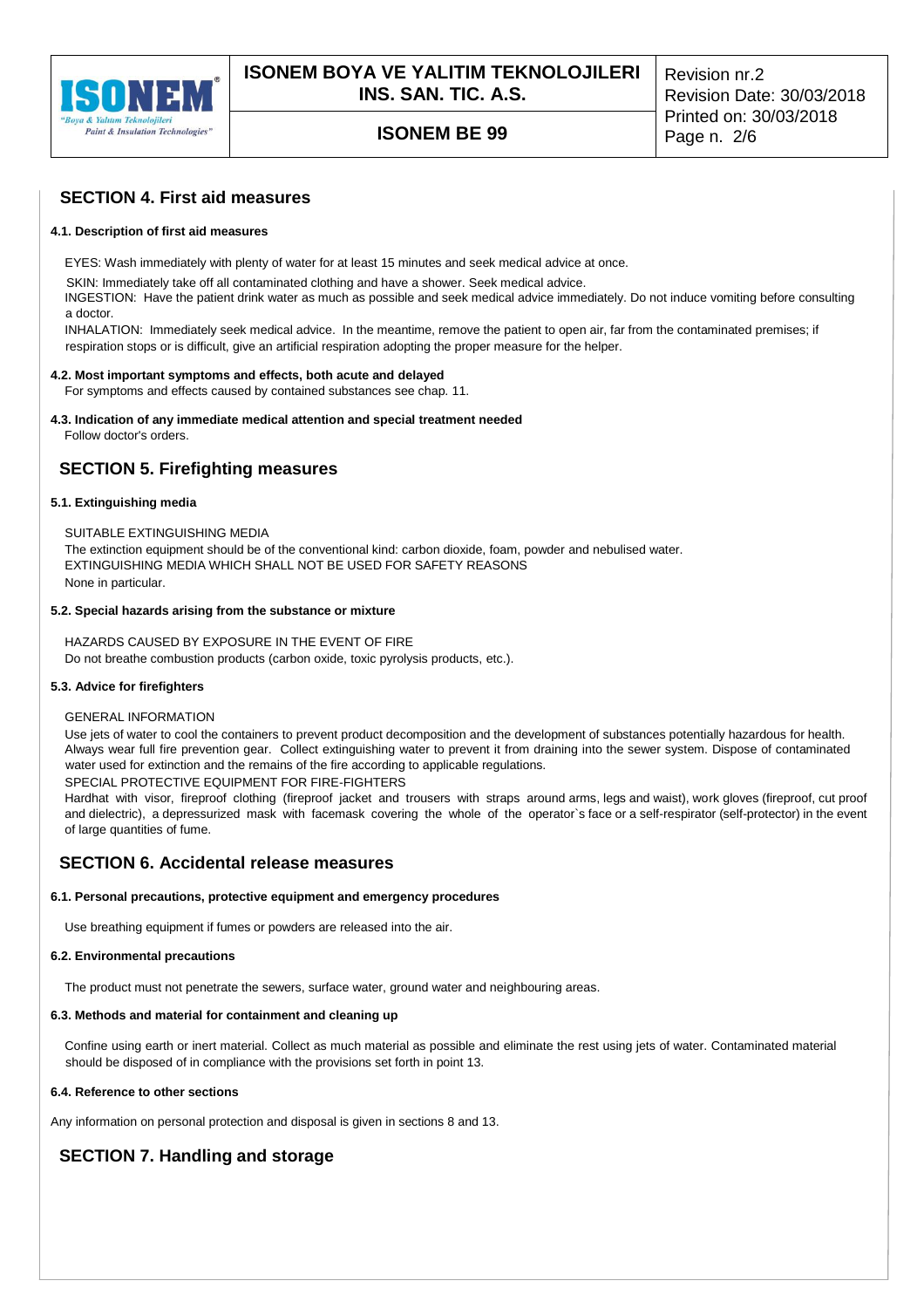

# **ISONEM BE 99** Page n. 3/6

Revision nr.2 Revision Date: 30/03/2018 Printed on: 30/03/2018

### **7.1. Precautions for safe handling**

Store in closed, labelled containers.

## **7.2. Conditions for safe storage, including any incompatibilities**

Normal storage conditions without particular incompatibilities.

## **7.3. Specific end use(s)**

Information not available.

## **SECTION 8. Exposure controls/personal protection**

#### **8.1. Control parameters**

Information not available.

#### **8.2. Exposure controls**

Observance of safety measures used in handling chemical substances. RESPIRATORY PROTECTION None required. EYE PROTECTION None required. HAND PROTECTION None required. SKIN PROTECTION None required.

## **SECTION 9. Physical and chemical properties**

#### **9.1. Information on basic physical and chemical properties.**

| Appearance                             | Liquid         |
|----------------------------------------|----------------|
| Colour                                 | Not available  |
| Odour                                  | Not available  |
| Odour threshold                        | Not available  |
| рH                                     | $7 - 9$        |
| Melting or freezing point              | Not available  |
| Boiling point                          | Not available  |
| Distillation range                     | Not available  |
| Flash point                            | Not available  |
| <b>Evaporation Rate</b>                | Not available  |
| Flammability of solids and gases       | Not available  |
| Lower inflammability limit             | Not available  |
| Upper inflammability limit             | Not available  |
| Lower explosive limit                  | Not available  |
| Upper explosive limit                  | Not available  |
| Vapour pressure                        | Not available  |
| Vapour density                         | Not available  |
| Specific gravity                       | $1.40 \pm 0.1$ |
| Solubility                             | Not available  |
| Partition coefficient: n-octanol/water | Not available  |
| Ignition temperature                   | Not available  |
| Decomposition temperature              | Not available  |
| Viscosity                              | 28000 - 32000  |
| <b>Reactive Properties</b>             | Not available  |
|                                        |                |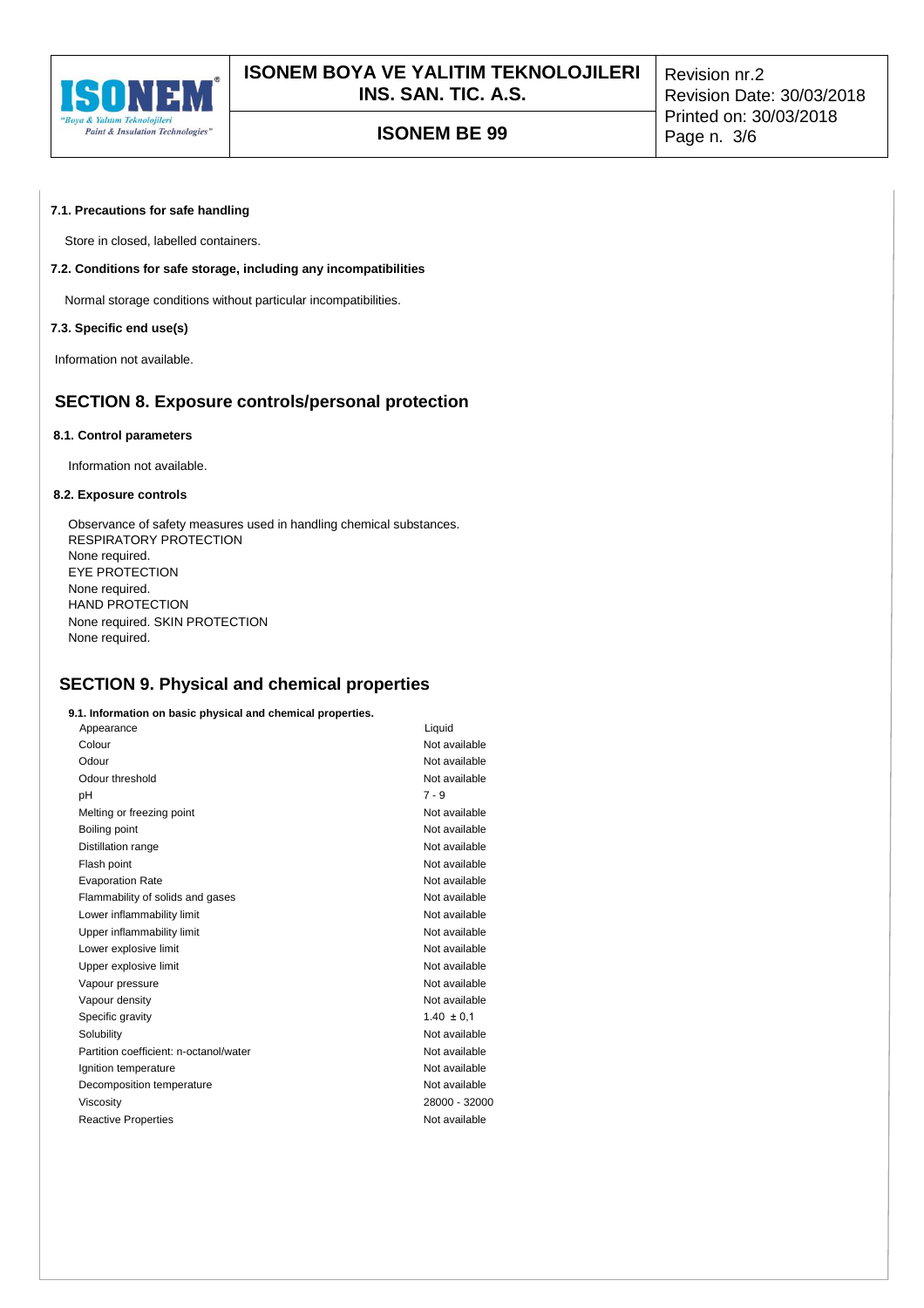

# **ISONEM BE 99** Page n. 4/6

Revision nr.2 Revision Date: 30/03/2018 Printed on: 30/03/2018

#### **9.2. Other information**

| VOC (Directive 1999/13/EC) : |  |
|------------------------------|--|
| VOC (volatile carbon) :      |  |

## **SECTION 10. Stability and reactivity**

#### **10.1. Reactivity**

There are no particular risks of reaction with other substances in normal conditions of use.

#### **10.2. Chemical stability**

The product is stable in normal conditions of use and storage.

#### **10.3. Possibility of hazardous reactions**

No hazardous reactions are foreseeable in normal conditions of use and storage.

## **10.4. Conditions to avoid**

None in particular, however the usual precautions used for chemical products should be respected.

#### **10.5. Incompatible materials**

Information not available.

### **10.6. Hazardous decomposition products**

In the event of thermal decomposition or fire, vapours potentially dangerous to health may be released.

## **SECTION 11. Toxicological information**

### **11.1. Information on toxicological effects**

According to currently available data, this product has not yet produced health damages. Anyway, it must be handled carefully according to good industrial practices. This product may have slight healt effects on sensitive people, by inhalation and/or cutaneous absorption and/or contact with eyes and/or ingestion.

### **11.1. Information on toxicological effects**

Information not available.

## **SECTION 12. Ecological information**

Use this product according to good working practices. Avoid littering. Inform the competent authorities, should the product reach waterways or sewers or contaminate soil or vegetation.

### **12.1. Toxicity**

Information not available.

#### **12.2. Persistence and degradability**

Information not available.

### **12.3. Bioaccumulative potential**

Information not available.

### **12.4. Mobility in soil**

Information not available.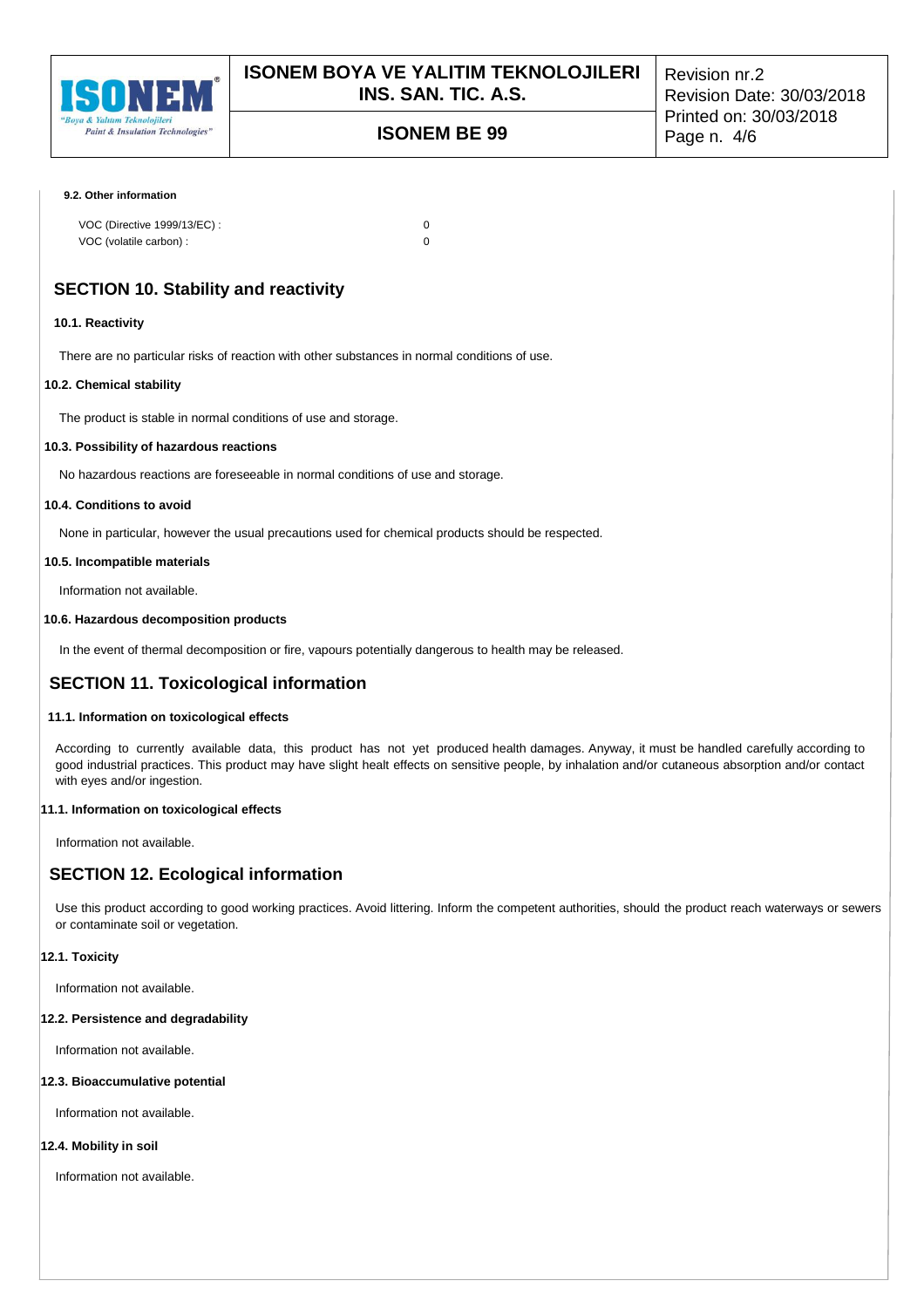

**ISONEM BE 99** Page n. 5/6

Revision nr.2 Revision Date: 30/03/2018 Printed on: 30/03/2018

### **12.5. Results of PBT and vPvB assessment**

Information not available.

## **12.6. Other adverse effects**

Information not available.

## **SECTION 13. Disposal considerations**

### **13.1. Waste treatment methods**

Reuse, when possible. Neat product residues should be considered special non-hazardous waste.

Disposal must be performed through an authorised waste management firm, in compliance with national and local regulations.

#### CONTAMINATED PACKAGING

Contaminated packaging must be recovered or disposed of in compliance with national waste management regulations.

## **SECTION 14. Transport information**

The product is not dangerous under current provisions of the Code of International Carriage of Dangerous Goods by Road (ADR) and by Rail (RID), of the International Maritime Dangerous Goods Code (IMDG), and of the International Air Transport Association (IATA) regulations.

## **SECTION 15. Regulatory information**

**15.1. Safety, health and environmental regulations/legislation specific for the substance or mixture**

Seveso category **None** None Restrictions relating to the product or contained substances pursuant to Annex XVII to EC Regulation 1907/2006 \_\_\_None<br>Substances in Candidate List (Art. 59 REACH) \_\_\_\_\_\_\_\_\_\_None. Substances in Candidate List (Art. 59 REACH) \_\_\_\_\_\_\_\_\_None. Substances subject to authorisarion (Annex XIV REACH) Healthcare controls\_\_\_\_\_\_Information not available.

#### **15.2. Chemical safety assessment.**

No chemical safety assessment has been processed for the mixture and the substances it contains.

## **SECTION 16. Other information**

GENERAL BIBLIOGRAPHY

- 1. Annex II to Regulation (EC) No. No. 1907/2006 (REACH)
- 2. Commission Regulation EU No. 830/2015 of 28 May 2015
- 3. Directive 1999/45/EC and following amendments
- 4. Directive 67/548/EEC and following amendments and adjustments
- 5. Regulation (EC) 1907/2006 (REACH) of the European Parliament
- 6. Regulation (EC) 1272/2008 (CLP) of the European Parliament
- 7. Regulation (EC) 790/2009 (I Atp. CLP) of the European Parliament
- 8. Regulation (EC) 453/2010 of the European Parliament
- 9. The Merck Index. 10th Edition
- 10. Handling Chemical Safety
- 11. Niosh Registry of Toxic Effects of Chemical Substances
- 12. INRS Fiche Toxicologique (toxicological sheet)
- 13. Patty Industrial Hygiene and Toxicology
- 14. N.I. Sax Dangerous properties of Industrial Materials-7, 1989 Edition